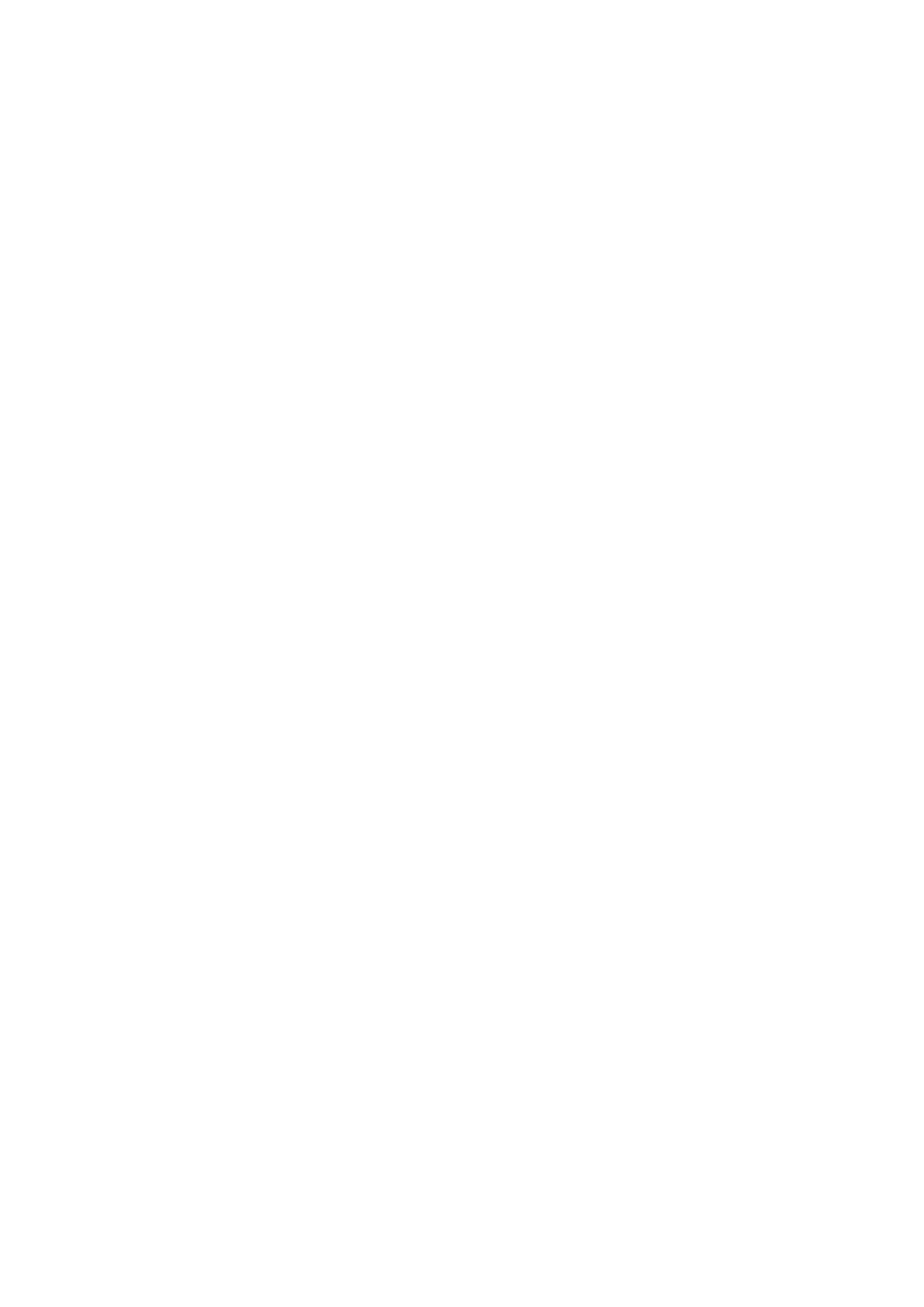# **Key Tasks**

The size and scope of the Treasurer's job will depend on the size and complexity of the Parish. But each Treasurer will be expected to:-

- Carry out the financial policy of the PCC. The PCC has the responsibility of both raising and spending money to meet its responsibilities. The Treasurer implements their decisions.
- Prepare an annual budget to assist the PCC plan its income and expenditure for the next year.
- Record all financial transactions carried out on behalf of the PCC.
- Monitor the church's finances throughout the year, and alert the PCC if any difficulties are likely.
- Ensure that the PCC meets all its financial obligations, such as clergy expenses or insuring the church buildings against fire, theft and public liability.
- Maintain, and set-up if needed, a book-keeping system.
- Prepare the annual accounts for the Annual Parochial Church Meeting, ensuring that the accounts comply with current Charity Commission requirements.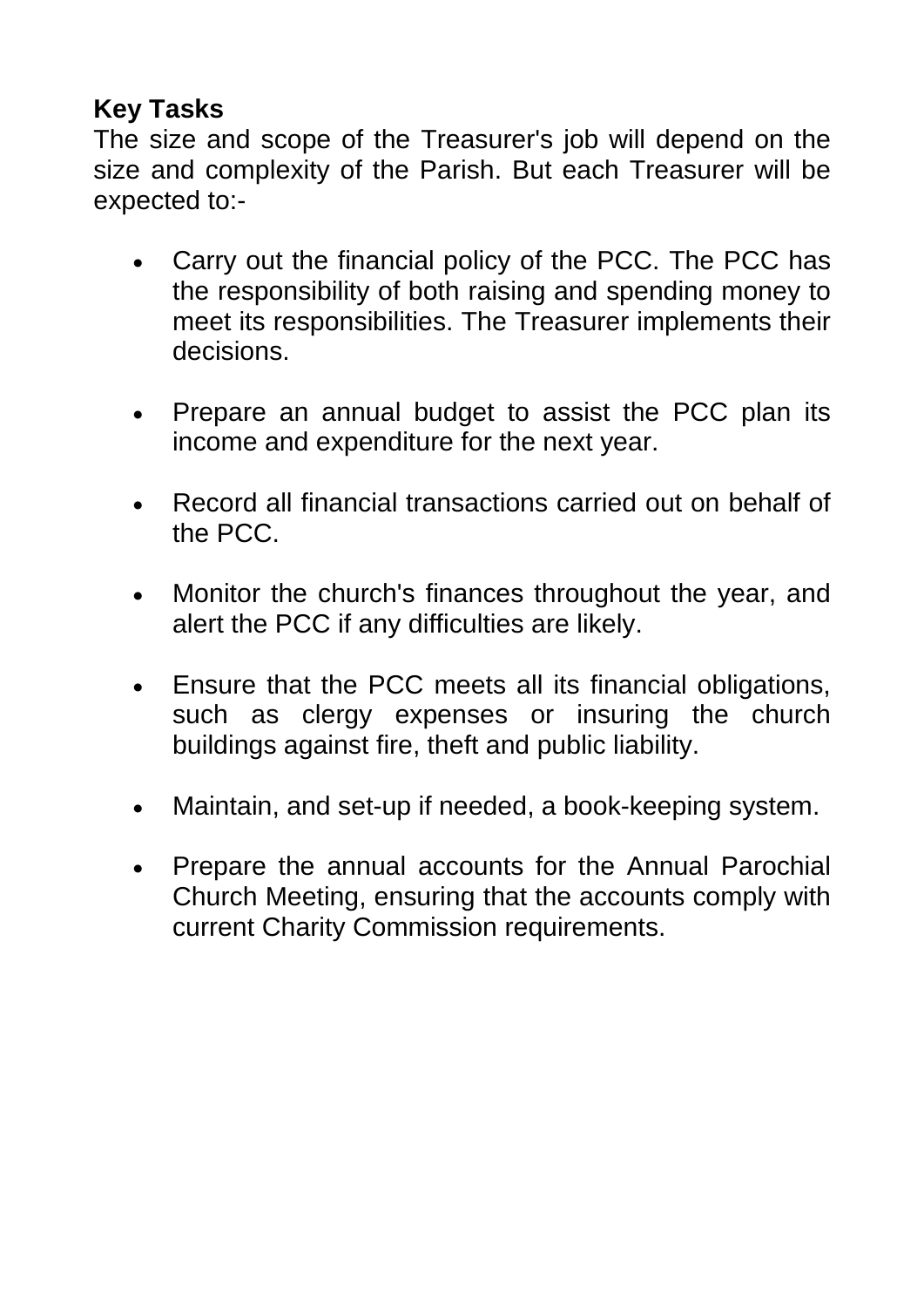## **Who can be a Treasurer?**

There is no need for a Treasurer to be a qualified accountant, although in the larger parishes this would clearly be helpful. Much more important are the personal qualities which the potential Treasurer has to offer. A readiness to serve in the post is always helpful, although many PCCs seem to find a way round this! None the less a Treasurer must:-

- Be Honest. This should be beyond doubt. PCCs may wish to take-up references, but realistically this may not always be possible.
- Be financially competent. This means not simply having the ability to maintain a cash record, but having some grasp of the need to monitor cash flows.
- Have an understanding of the parish, its needs and potential, both at the level of individual church members and also the wider local community.
- Have an understanding of the role of the parish in its wider context of deanery, diocese and the national church, and how the finances at each level inter-relate.
- Be able to explain financial issues clearly both within the PCC and to the general church membership.
- Attend PCC meetings so as to be aware of all the PCCs plans, and not just those dealing directly with finance. The position of Treasurer is filled on an annual basis at the first PCC meeting after the APCM. It is possible to co-opt someone onto the PCC to undertake the duties of Treasurer, but it is much better if the Treasurer is a full member of the PCC.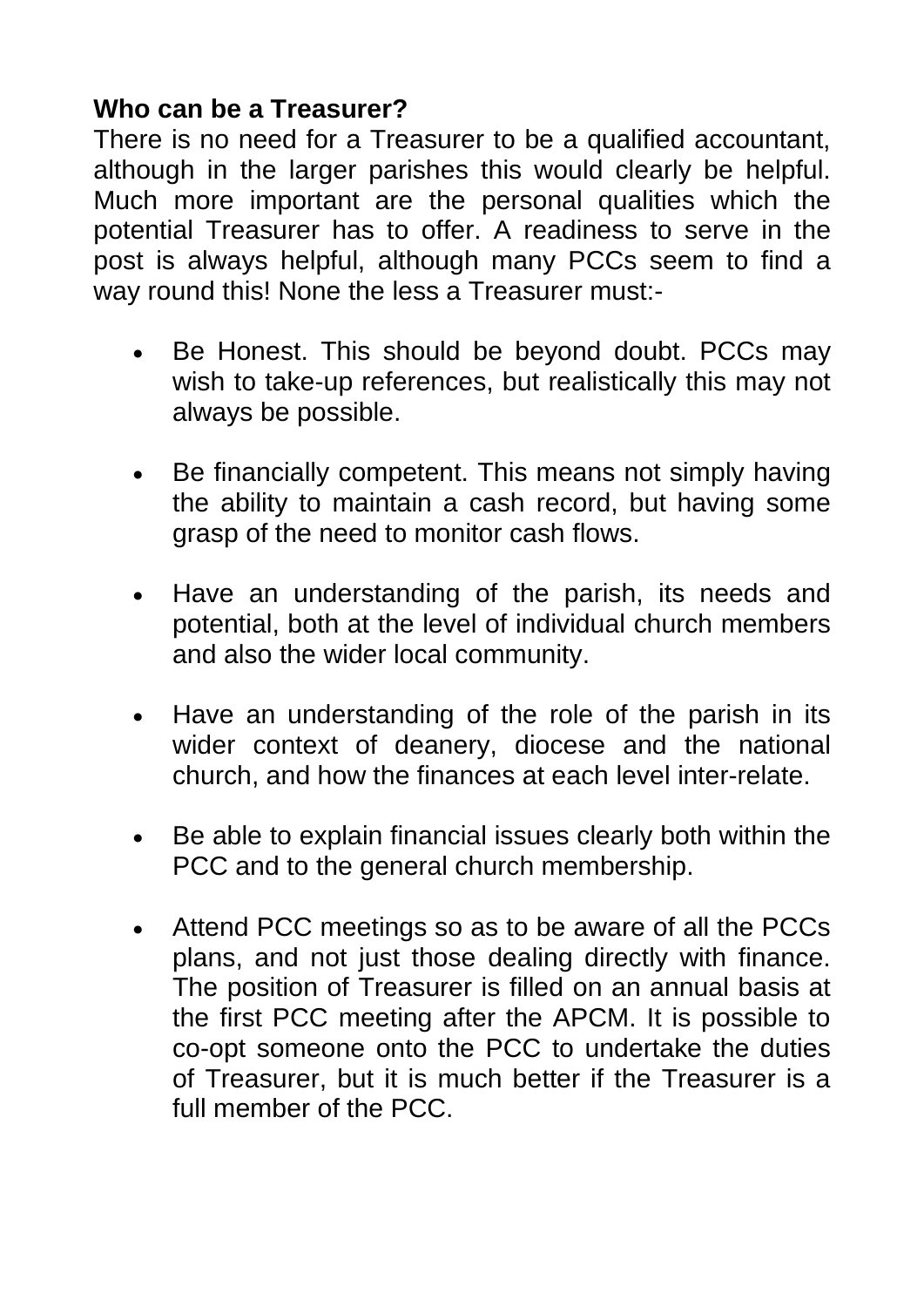- Be prepared to be available between formal PCC meetings as a member of the PCC's Standing Committee, so that urgent business can be conducted easily.
- Be able to maintain confidentiality, particularly over the financial situation of individual church members and their personal giving.
- Be in harmony with the PCC, the parish priest and with the wider church.
- Meet the wider requirements of the Charity Commissioners for all trustees - aged over 18 years old, and not be disqualified because of bankruptcy or convictions for financial wrongdoing.

#### **Record Keeping**

The main types of records that will need to be maintained are:

- **The cash book(s)**. This contains the record of every item received by the PCC or paid on its behalf. If several items of cash are received on one day, for example the different collections on any given Sunday, these would be recorded individually as "Cash received", with a corresponding entry for the total sum paid-in, as "Cash to bank". Most stationers' shops supply various designs of cash books, such as the Guildhall or Collins versions.
- **Collections records**. These can be cross-checked against the subsequent banking entries. Weekly collections and income from envelopes should be checked as they are counted, by at least two people. Their names and signatures should be on each record.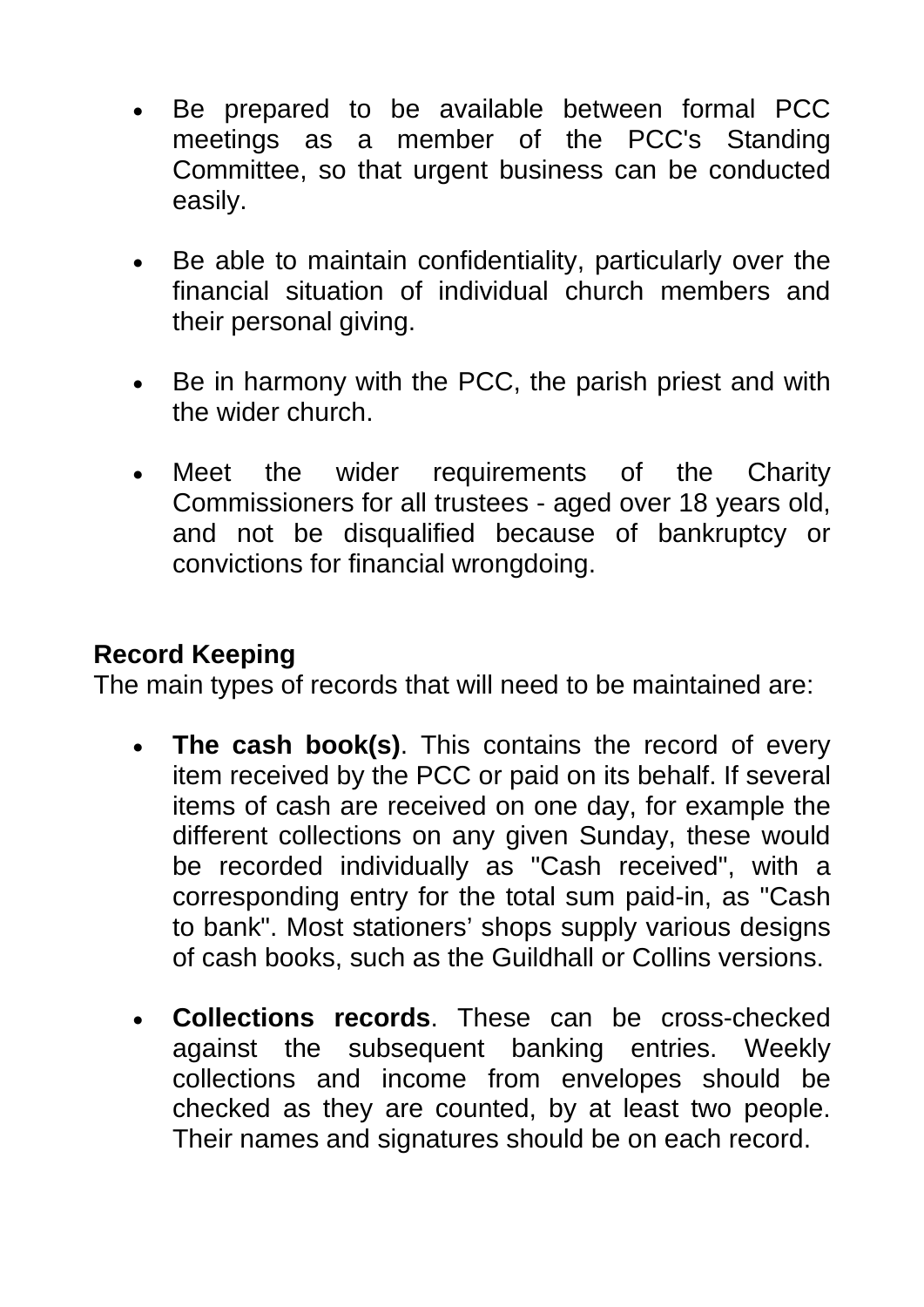- **Payments**. It should be exceptional if a payment is not made by cheque or BACS. It should always be supported by a receipt. A consecutive, numbered, listing of receipts helps to reconcile them with expenditure entries in the cash book and bank statements.
- **Petty cash**. A cheque, drawn for "Cash" can be used to provide a banking entry to support the initial credit balance in a Petty Cash book. All payments from petty cash should have a matching receipt, and the total of such payments, when added to the remaining cash in hand, should balance against the initial cash cheque withdrawal from the bank.
- **Gift Aid.** Even if the PCC has a separate Gift Aid Secretary who keeps records of individuals and the amounts against which tax can be reclaimed, the Treasurer will still need to keep note of who has paid what and when, either by means of an envelope giving scheme, or by banker's order direct to the church account. This will need to be shown in the cash book, and will support the requirements of HMRC to justify repayment of income tax paid by the donor.
- **Bank account(s)**. Most Banks now offer Treasurer's accounts which provide cheque book facilities. The Treasurer needs to keep all bank statements to support the PCC accounts, for a period of seven years. In view of the need to comply with the Charity Commissioners' requirements and identify separately the different types of funds, as explained below, it may be useful to operate more than one account, but in no case should there be more than one cheque book in use at any one time for each separate account.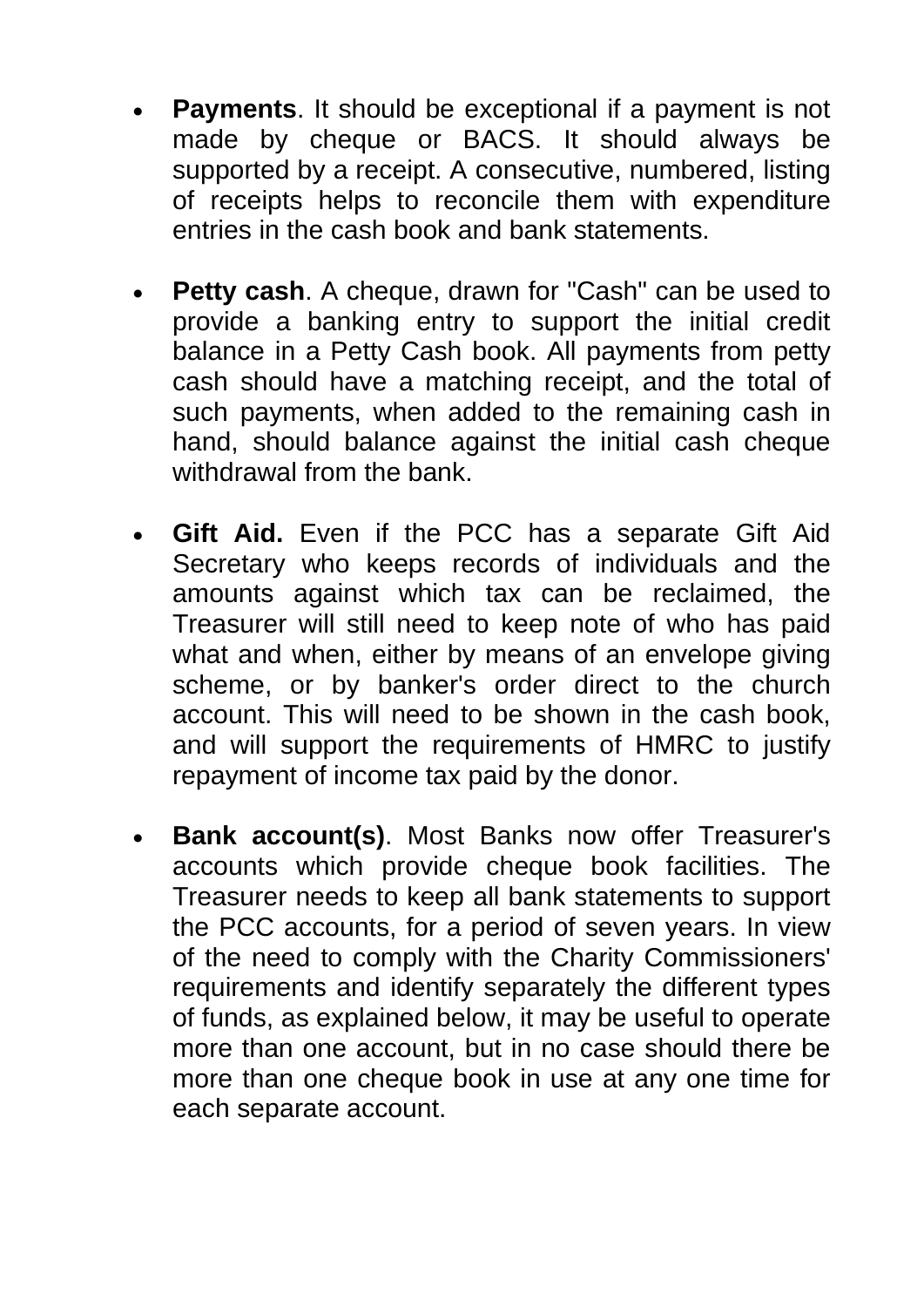- **Internet Banking**. Many banks offer facilities for operating accounts over the internet. Care should be taken to ensure that all transactions enacted in this way are properly authorised by at least 2 authorised officers. CAF bank currently offer secure internet banking facilities.
- **Bank signatories**. Each cheque should require a minimum of two signatures, usually any two from four including members of the PCC, the parish priest, churchwardens and Treasurer. The Treasurer needs to keep a record of who are the authorised signatories, and ensure that it is updated regularly.
- **Investment account(s)**. In order to maximise the interest earned by the PCC's funds, money that is not needed on an instant access basis should be deposited in one or more investment accounts. These should pay interest gross, as the PCC has no liability for tax in this respect, and advice on suitable accounts with the Central Board of Finance can be obtained from the Diocesan Accountant. Annual statements are provided, showing interest accrued and capital movements.
- **Return of Church Finance**. This is an annual requirement which helps the Church of England monitor its financial situation. This should be done on line at <http://parishreturns.churchofengland.org/> If you have no online access then please contact Diocesan House for a paper version.
- **Annual accounts**. These are considered in more detail below but records should be held for at least six years.
- **Correspondence file**.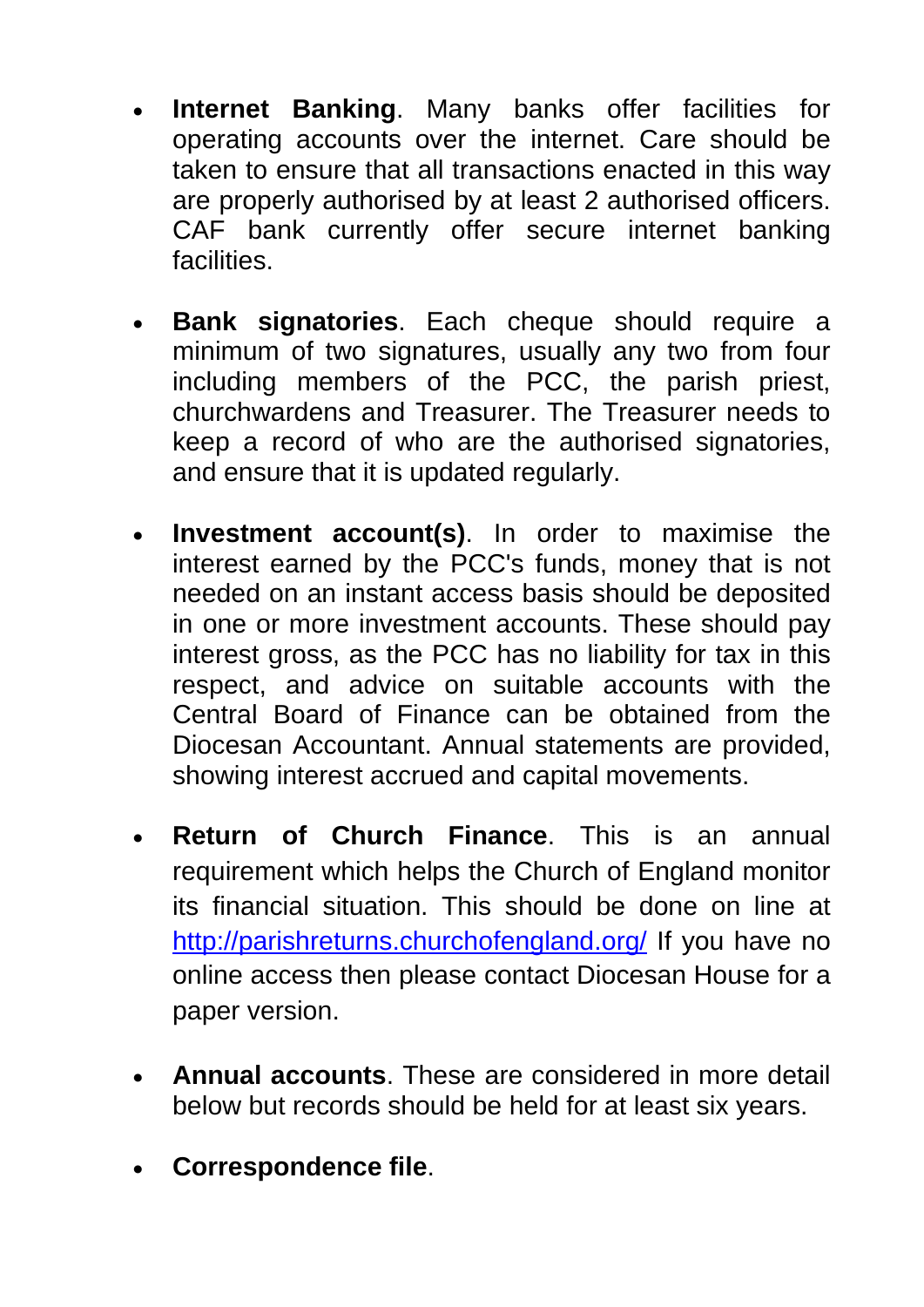# **Types of Funds**

There are four types of funds which are specified in the Charity Commission's regulations and which need to be clearly identified in the PCC's annual accounts. It should be remembered that the members of the PCC are the Trustees of all the money under their control.

- **Unrestricted fund.** An example would be the general fund. These are monies which are under the control of the PCC and which can be spent on any purpose it deems fit. This covers items such as income from collections, or payment of expenses, regular running costs, etc.
- **Designated fund.** This is where the PCC might decide to put money aside for a specific purpose. These funds are really a subset of unrestricted funds because the PCC can, at any point, review their decision and reallocate them. For example, the PCC might want to put £5,000 towards building a memorial garden. However, if urgent repairs and suddenly needed on the church hall, the PCC could then decide to use the £5,000 for this reason.
- **Restricted fund.** This is money which can only be used for a specific purpose from the outset. An example would be the income from a parish fund raising event which was clearly identified as being in aid of the repair fund. The money could thus only be spent on the purpose identified. In trying to decide if a fund is restricted, it is important to ask about the donor's intention. Did the donor(s) give the money for a particular purpose? If so, the money is almost certainly a restricted fund. And remember, only a donor can "restrict" a fund.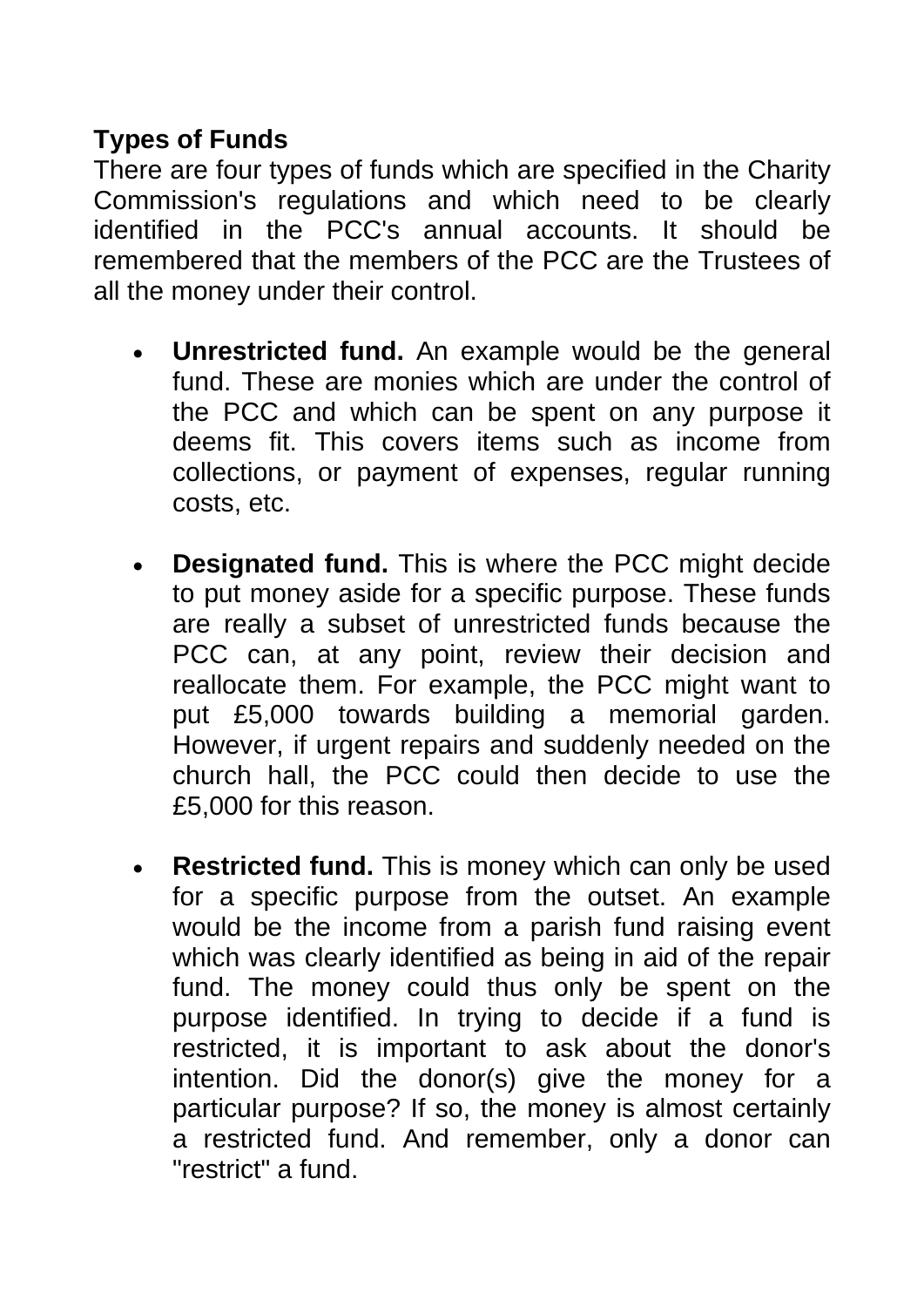**Endowment fund.** This is a fund of money which has come to the church or PCC with the specific instruction that only the interest generated by the money can be spent. For example, the proceeds of a legacy which specifies that the original sum is to be invested so that the income can be used for the replacement of service books.

#### **Budgets**

All well-run financial institutions produce a budget each year. In it they give an estimate of expenditure and income for their financial year, which for the church runs from 1st January to 31st December. Its value is to provide:

- an indication of the amount of money which the PCC needs to raise.
- the likely income from various sources, such as planned giving, usual fund raising activities, etc..
- predictable items of expenditure which can be agreed in advance, such as heating, insurance and usual administrative costs.
- the diocesan Parish Share and any Deanery levy.
- allowances for replacement of items that have a limited life - routine maintenance, new books, etc.
- major repair work that can be foreseen.
- a margin for reserves.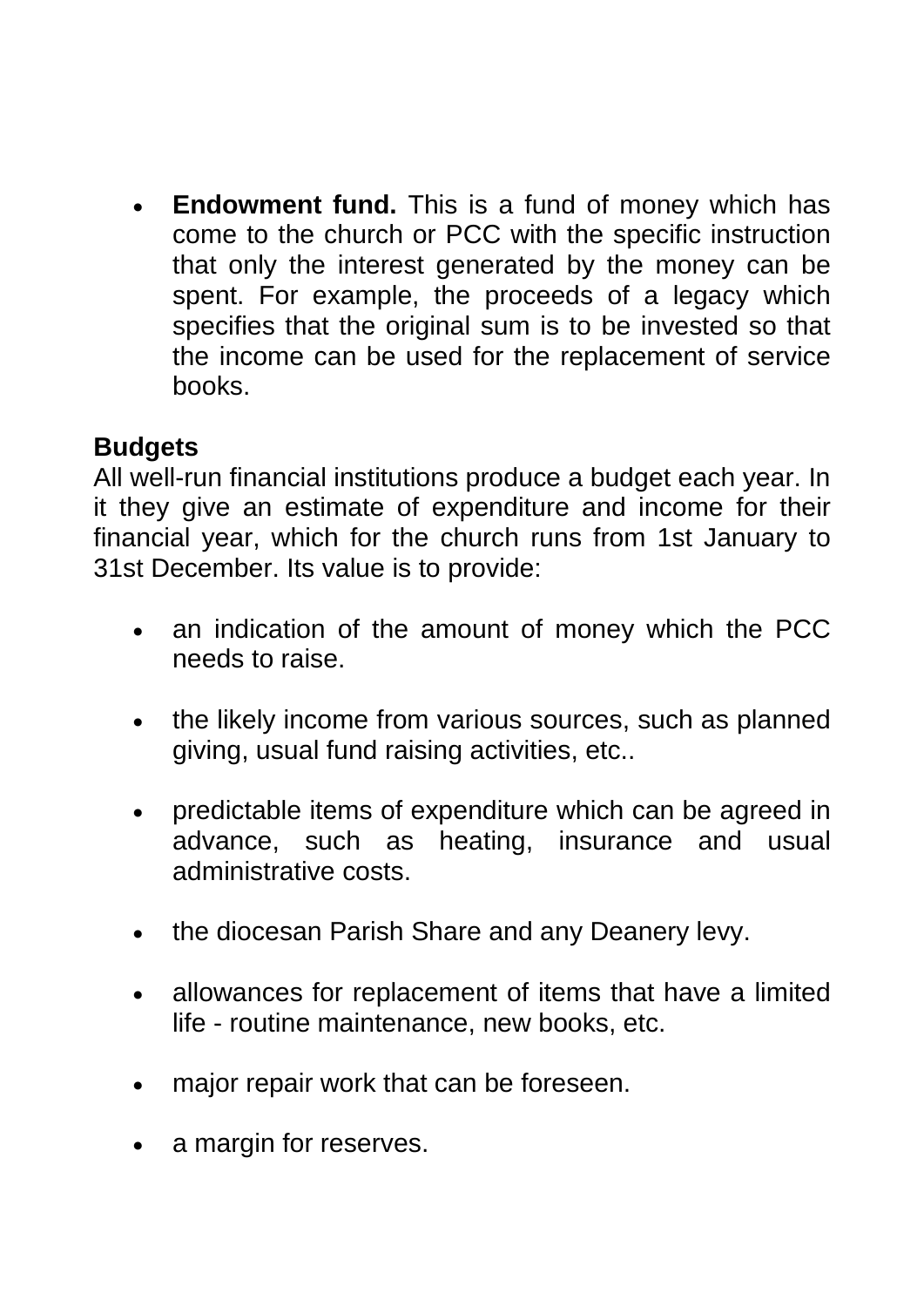• charitable giving.

The budget will indicate the likely surplus or shortfall that the PCC will need to address in its planning for the next year, so that it can consider ways in which it needs to make economies in expenditure and/or raise income from fundraising or by drawing on reserves. It is at this stage that the need to enlist the help of the Diocesan Stewardship Department, for example, can be highlighted, or the results of such fundraising can be monitored to avoid yet another unexpected financial problem. A budget will also enable the routine payment of bills, such as that for the electricity or insurance, to be made by the Treasurer without the need to seek specific authorisation from the PCC.

A possible time-scale for the preparation of the budget is from June to September, when the accounts from the previous year have been accepted at the APCM, and in time for the PCC to consider what action it needs to take prior to the start of the next financial year. No budget will be 100% in line with actual income and expenditure, but without one, the Parish will be extremely lucky to avoid recurrent financial crises.

#### **Parish Share**

Parish Share is one of the first calls on a parish's funds because it meets the cost of paid clergy (apart from parish expenses) and the parish's contribution to the other costs of the Church of England. The Parish Share is initially set for each deanery and is split nominally into two parts - the Ministry Fund, and the Shared Services Fund.

# • **The Ministry Fund**

In most cases, each parish/benefice with a full time minister is asked to contribute the costs of the minister's stipend (salary), the Employer's National Insurance and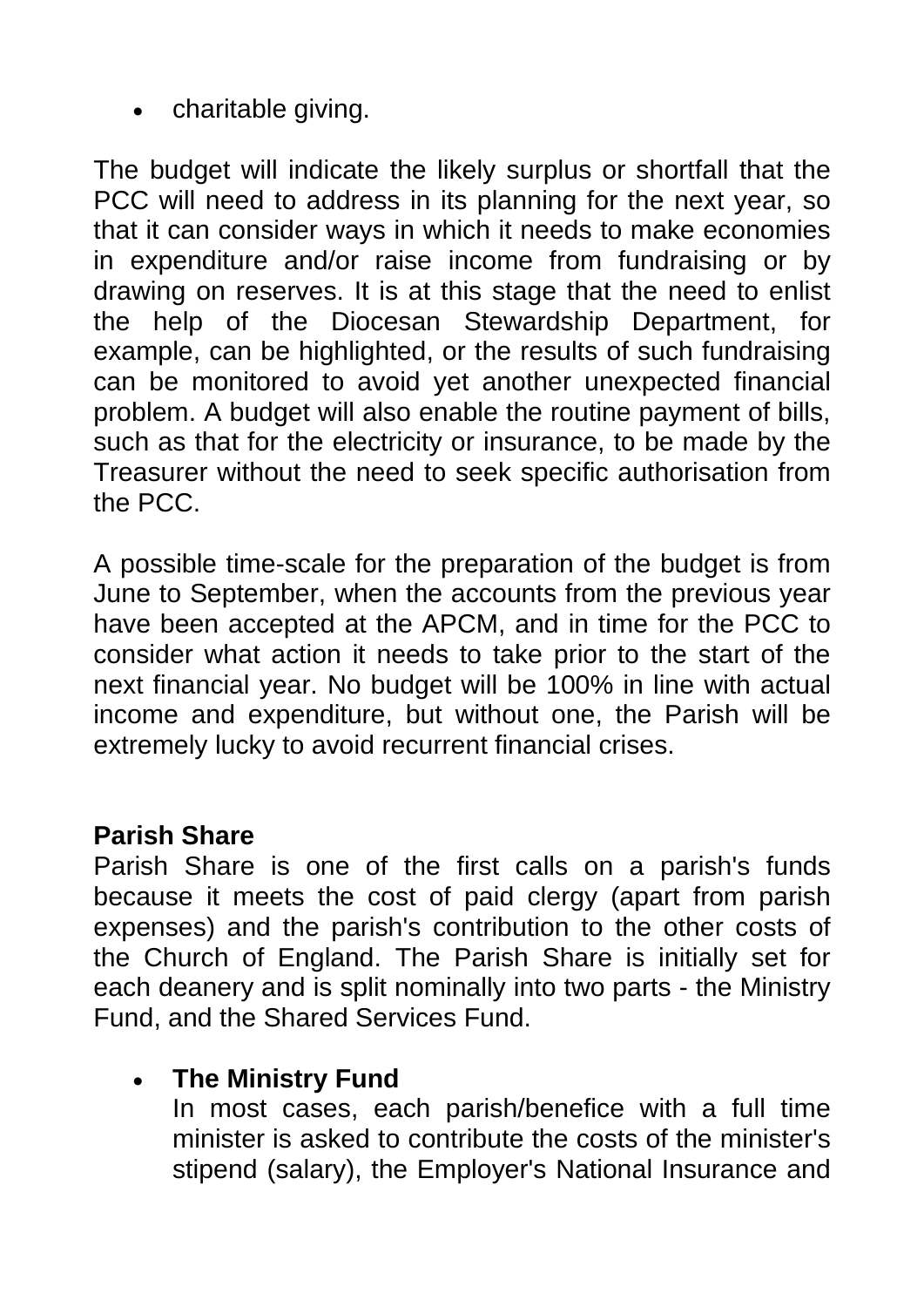pension contributions, the cost of repairs and maintenance of the clergy house, Council Tax, and a contribution to clergy in-service training.

#### • **Shared Costs**

The Shared Costs covers the cost of clergy training, both national and diocesan, and includes the stipends and housing of all training curates, the cost of Senior Clergy, services provided by the diocese for parishes and the essential administration of an institution as large and complex as the Church of England. It also finances those Specialised Ministries for those areas of the Church's activities which fall outside the parochial system – e.g. the full time Chaplaincy at the University of Kent, etc.

The activities covered by the Parish Share need to be financed regularly through the year (clergy like to be paid monthly!) and the diocese therefore gives every encouragement to parishes to pay Parish Share by means of monthly instalments by Banker's Order. Parishes are sometimes tempted to delay payment of Parish Share because their cash flow does not allow payment at certain times of the year. However, creditors other than the diocese, e.g. the Electricity Board, would be less than sympathetic to the cash flow problems of a parish!

Deaneries have now taken over the responsibility for allocating Parish Share between parishes and the exact method of apportionment will therefore vary for each deanery. Every effort is taken to recognise that we hold a joint responsibility for mission, and we should all be more collaborative in financing that mission.

#### **Routine Expenditure**

It is useful to have an idea of the routine items that the PCC needs to consider. They are the Trustees of the parish funds, and it is for them to authorise payment and also to find the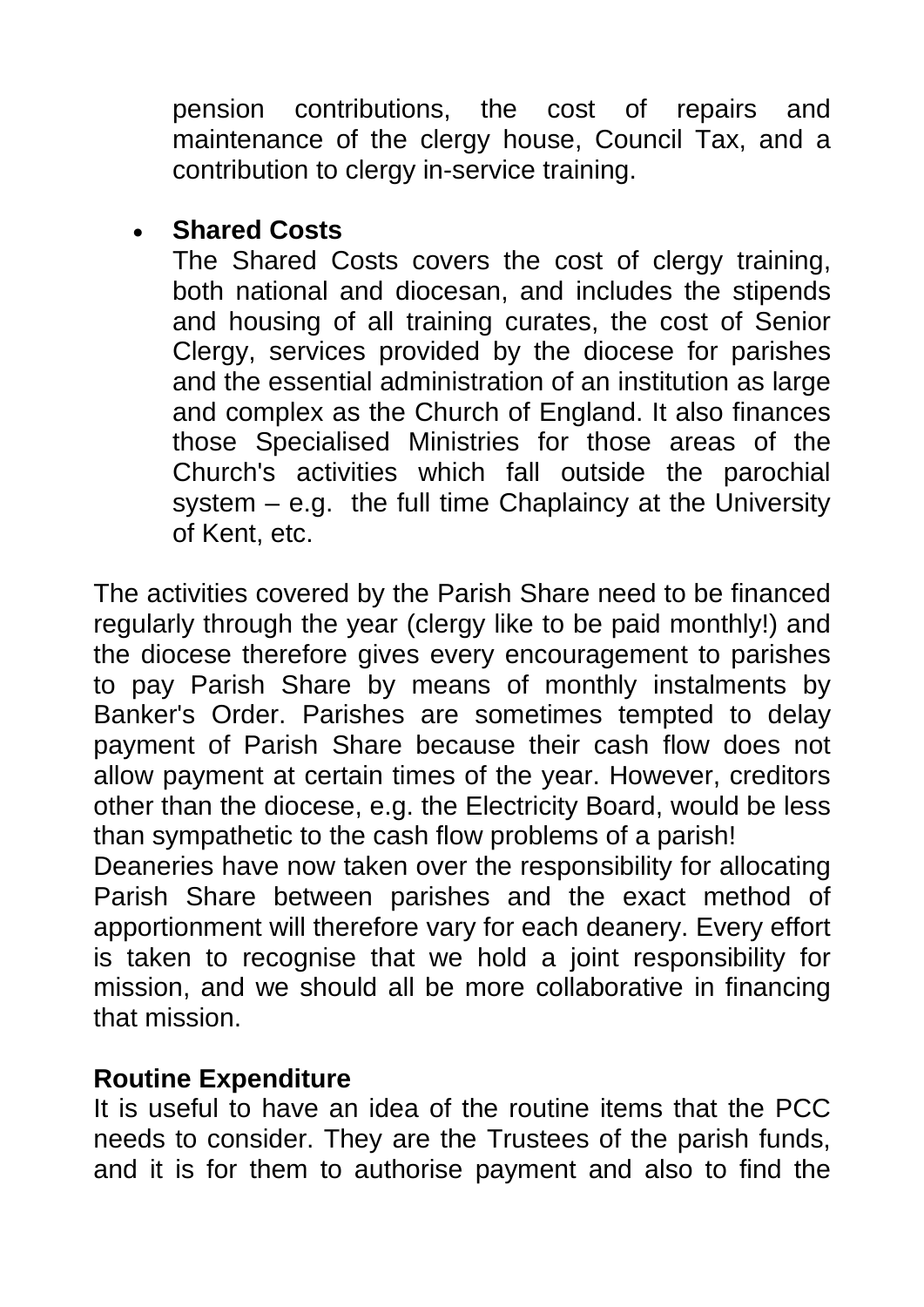income to meet that expenditure. None the less, the PCC will look to its Treasurer for advice.

- **Ministry costs**. The main expenditure will be the diocesan parish share, which covers the clergy stipend, pension contributions and the parish's share of wider ministry costs.
- **Clergy working expenses**. These should be covered in full by the PCC, and Diocesan House can advise on the appropriate items to reimburse, and rates such as car mileage allowances, that are agreed annually with HMRC. The method and frequency of payment will be a matter between the parish priest and his PCC; if for any reason the PCC is unwilling or unable to pay some or all of the correct expenses, then the Archdeacon would need to be consulted on how best to proceed.
- **Church running expenses**. Heating, lighting, cleaning and insurance. The choice of type of heating, the insurance company, or the level of insurance cover, will all be matters for the PCC, but the Treasurer can readily obtain advice on each of these matters from the staff at Diocesan House.
- **Visiting clergy, organists, cleaners**, will normally all need payment. For permanent employees, you should check with the Inland Revenue about the need to deduct tax at source.
- **Charitable giving**. Each Parish will want to support some aspect of the Church's wider mission. The causes and the amounts given should be reviewed each year.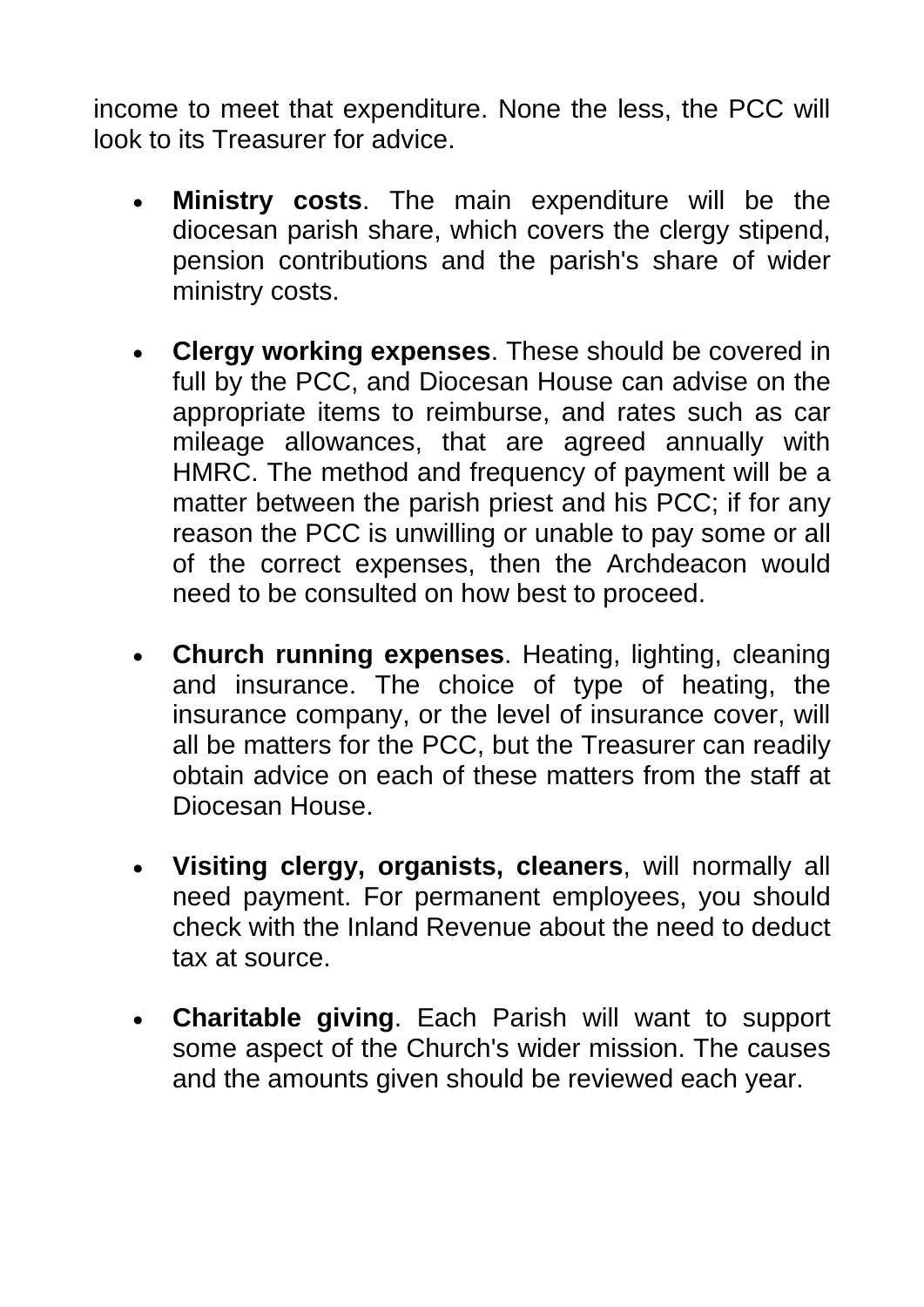### **Fraud and Audit**

It is sadly true that all of us are tempted, even if, mercifully, few actually succumb. However, it is only responsible to ensure that at all stages in the handling of the PCC's funds, from collections to payments, there are mechanisms in place that can help decrease the risk of fraud and increase the transparency of the PCC's management of the sums for which it is the trustee. These measures will also assist in defining the "audit trail", so that whoever completes the audit or inspection of the annual accounts will find their task made much easier.  $S_0$ :

- Two people should check cash receipts and sign clear records of this.
- Bank credits should link with these records.
- All payments should be made by cheque or BACS, with a separate petty cash system as outlined on page 4.
- Cheques received should be payable to the PCC or the church, not to individuals. Banks should no longer accept cheques in the wrong name.
- There should be at least two signatories for cheques paid out, and cheques should never be signed in advance of being made out.
- The PCC members should be involved in the monitoring of what is, after all, their money - for example let the Churchwardens have sight of the bank statements from time to time.
- Only those PCCs with an annual figure for income of over £500,000 need to use a professional auditor. For parishes with an income of over £250,000 but less than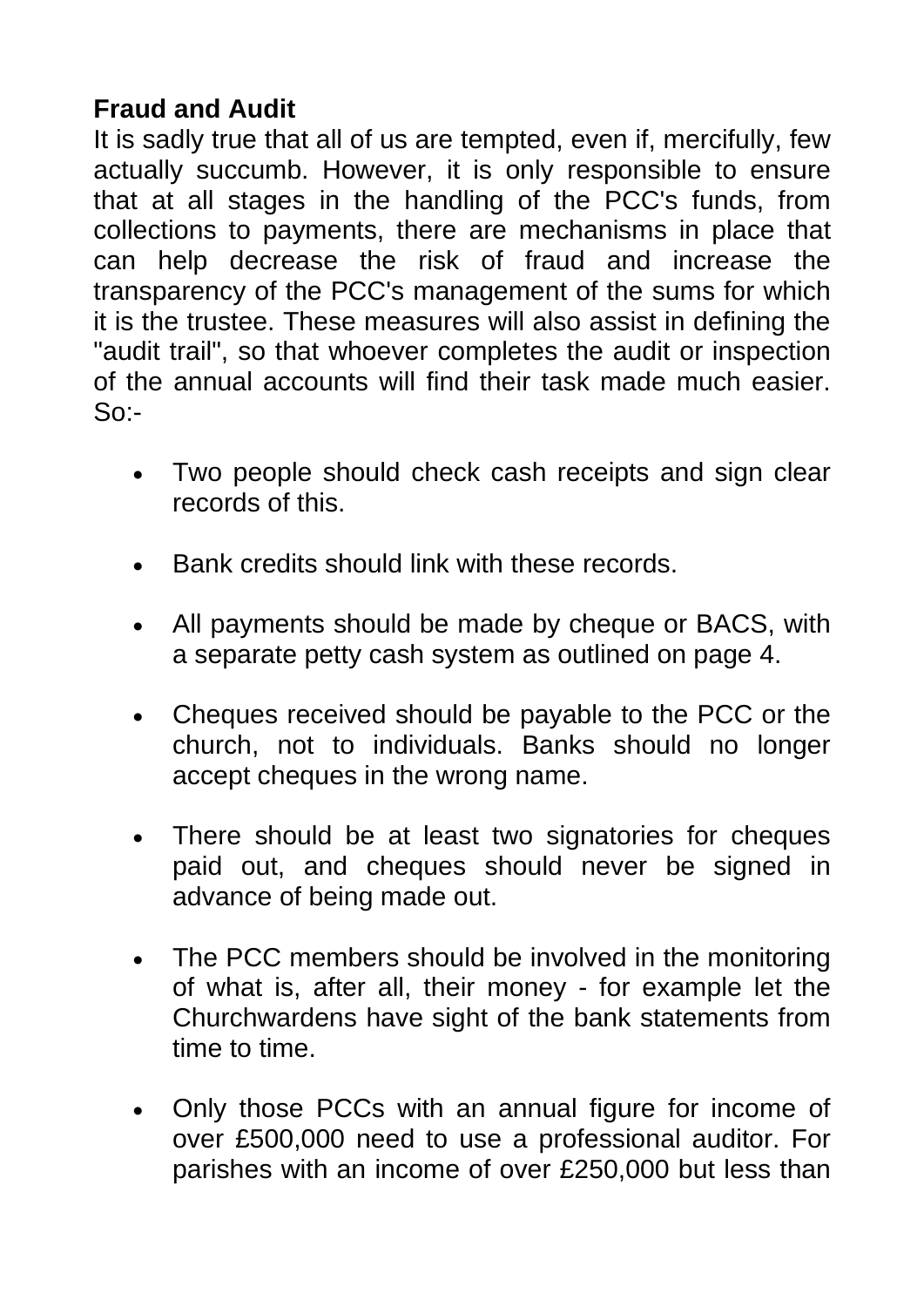£500,000 an independent examiner needs to be appointed who is professionally qualified. For those with income of less than £250,000 the examiner should be financially competent and experienced.

• The independent examiner must not be a member of the PCC and ideally should be external to the parish.

### **Annual Accounts**

The PCC is subject to the requirements of the various Charities Acts. Most PCCs are not required to be registered with the Charity Commission and will continue to be 'excepted charities'. However parishes with income over £100,000 are now required to register with the Charity Commission. If at any time there is a need to give a Charity Number, for example on opening a new bank account, consult with the Diocesan Accountant who will advise on the correct details to quote.

Specimen annual parish accounts are available from the parish resources website given below which canl serve as a model for the presentation of the full financial report. However, some general points of information are given:

- for most parishes, the accounts are prepared on a simple receipts and payments basis; only the largest parishes need accounts prepared on what is known as an "accrual" basis. If this applies to your parish, diocesan staff will advise you accordingly.
- the financial year covered by the report should be clearly identified.
- accounts for each of the funds under the control of the PCC, and the category of fund which they represent must be shown.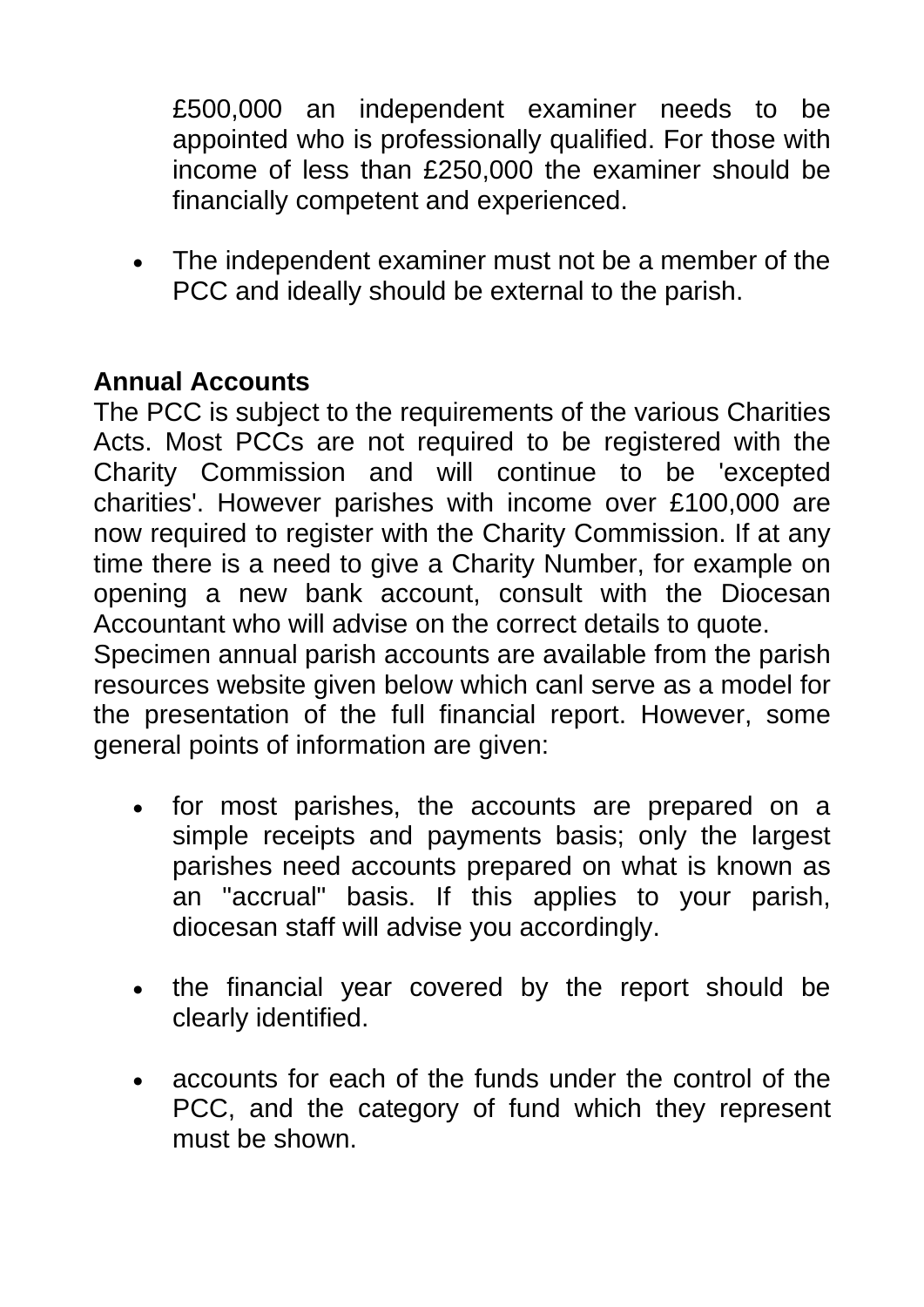- a certificate signed by the independent examiner on the audit is required.
- income and expenditure under clear categories, with the corresponding figures for the previous year must be shown.
- a statement of Assets and Liabilities as at the 31st December should be included.
- the accounts must be clearly signed and dated by the Treasurer after acceptance by the PCC and prior to the APCM, which must be held prior to the end of April each year.
- a Statement of Accountancy Policies used in drawing up the accounts must be included.
- an Annual Report drawn up in the format set up in accordance with the Charities Act needs to be published alongside the accounts.

A copy of these accounts, once accepted by the PCC and having been presented at the APCM, must go to the Diocese.

Further information can be obtained from [www.parishresources.org.uk/](http://www.parishresources.org.uk/)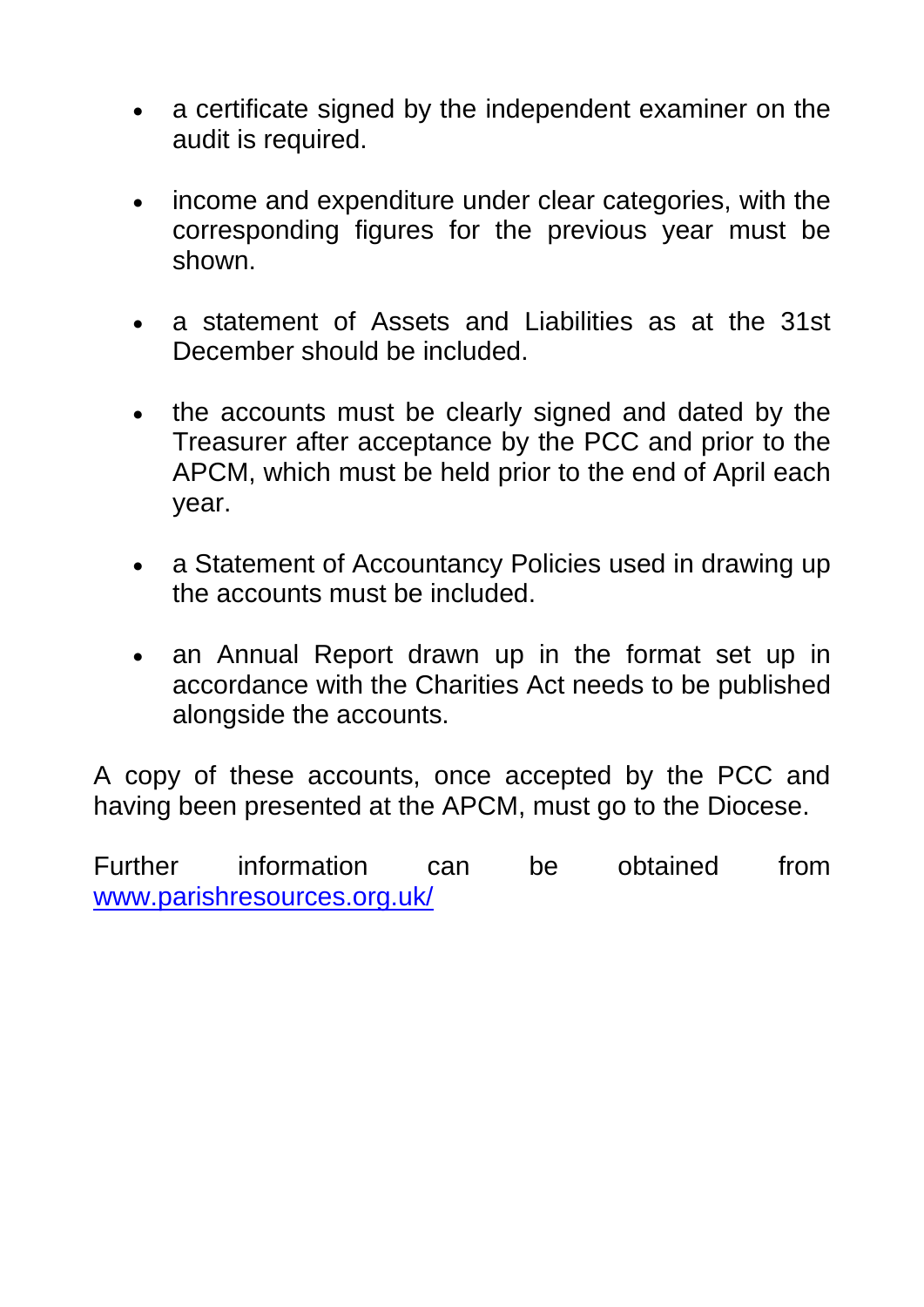#### **Help**

However daunting all these various responsibilities and requirements may seem, you are not alone in your task. There may be help available locally from the previous office holder, or the Treasurers in other parishes in the benefice or the deanery. To back-up this, and available at any time during the working week, ring Diocesan House where there will always be someone with expertise to advise.

> Diocesan House, Lady Wootton's Green, Canterbury, CT1 1NQ Tel: 01227 459401 Email: finance@diocant.org

| <b>Director of Finance</b>       | Douglas Gibb                 |
|----------------------------------|------------------------------|
| <b>Financial Controller</b>      | Jennifer Mulrooney           |
| <b>Assistant Accountant</b>      | <b>Clare Larter</b>          |
| <b>Assistant Accountant</b>      | Sara Endicott-Clarke         |
| Gift Aid                         | Alexis Stuart-Young          |
| <b>Finance Assistant</b>         | <b>Louise Mills</b>          |
|                                  |                              |
| <b>Finance Assistant</b>         | Vicky Alford                 |
| <b>Stewardship Advisor</b>       | currently vacant             |
| <b>Acting Diocesan Secretary</b> | Archdeacon Stephen<br>Taylor |
| P/A to the Diocesan Secretary    | <b>Victoria Greatorex</b>    |